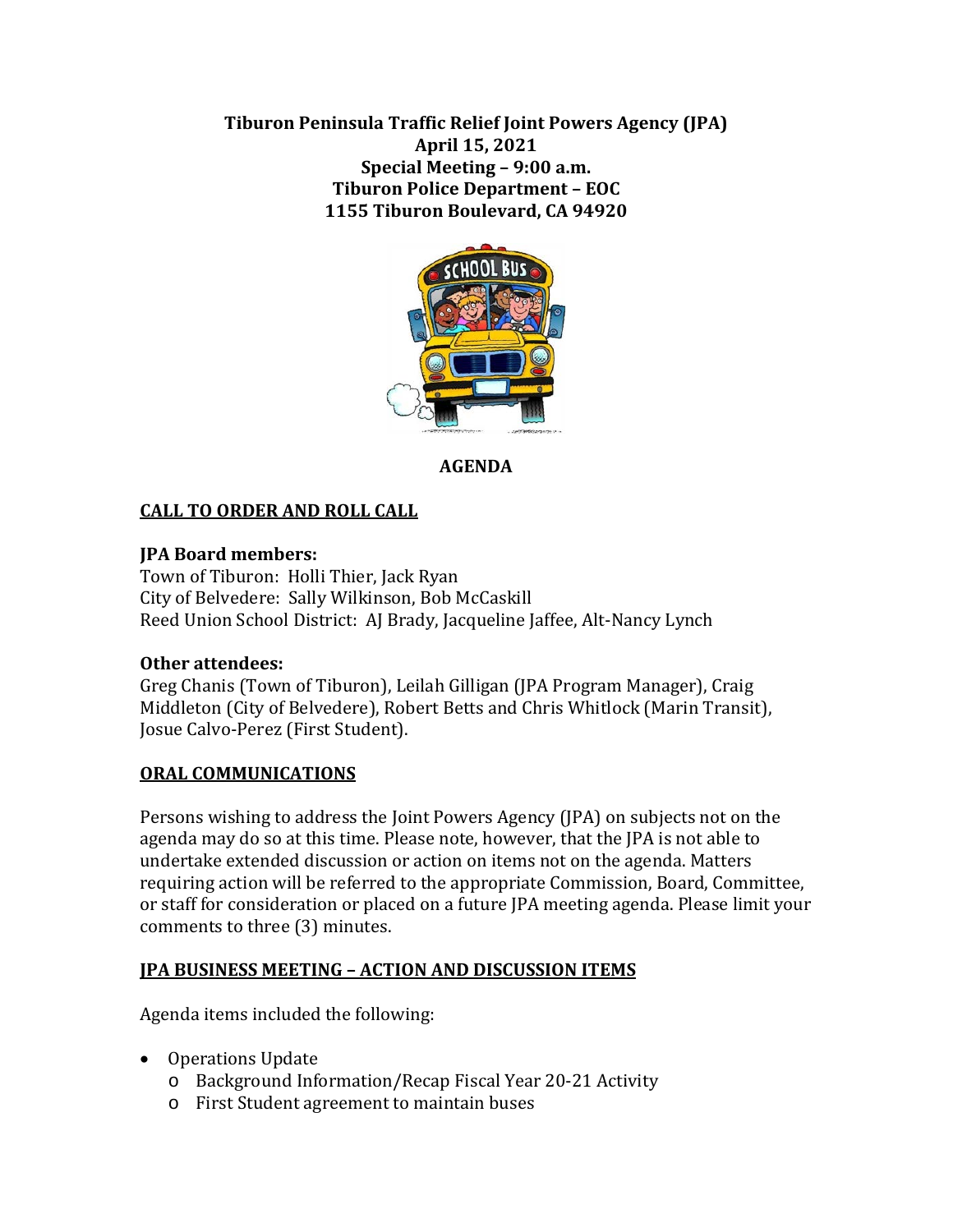- Bus Schedules/Routes/Timing
	- o Update on Corte Madera/Larkspur participation
- Review Current County Health Guidelines
- Provide an update on First Student Operations
	- o Bus and Driver Availability
	- o Compliance with County Health orders
- RUSD enrollment projections
- Proposed updates to bus rules and discipline procedures
- Draft of initial message to parents
- Update on JPA Finances
	- o Current Financial Position and review of funding sources
	- o Review Draft FY 21-22 Budget
- Consider setting bus pass pricing
	- o Discuss payment plan options
	- o Playdate passes.
- Set date and time for next meeting.

### **Operations**

- Bus service was suspended in March 2020 due to the COVID-19 pandemic.
- The JPA amended its contract with First Student to pause service but retain the right to use five new model buses when service resumes at a cost of \$80,000.
- Dr. Lynch reported that it is anticipated that RUSD will resume its normal bell schedule next year, allowing for school buses to operate effectively and on schedule.

### Current County Health Guidelines

- The most recent guidelines (3/21/21) on school-based transportation from the Marin County Public Health Department mandate the following:
	- o Two students per bench (which limits capacity to 54 students per bus)
	- o Mornings: Attendance must be checked at school site before students unload. Afternoons: Attendance must be checked before bus departs school.
	- o Assigned seats
	- o Mask wearing (by students and drivers)
	- o Children from the same household must sit together
	- o Buses must be loaded by alternating row, one seat at a time
	- o Ventilation/open windows required
- These guidelines are subject to change before the start of the next school year.
- RUSD is required to have a plan on file that demonstrates how the county will comply with these restrictions.

### Bus Schedules/Routes/Timing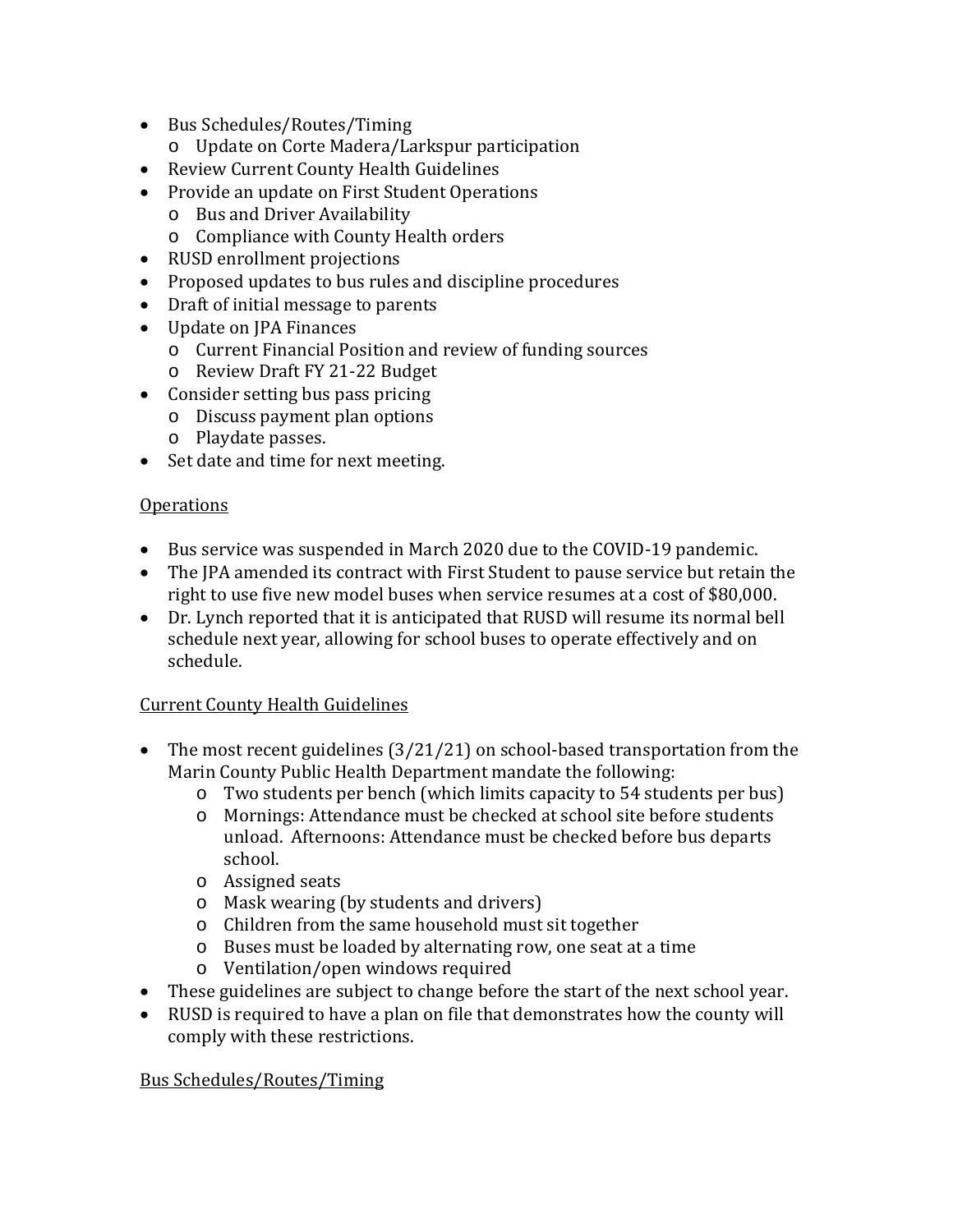- To maximize operational and timing efficiency, routes will remain the same as in the most recent year of service.
- Corte Madera/Larkspur is interested in joining us to provide service to and from Cove School and will make a financial contribution.

## First Student Operations

- Josue Calvo-Perez from First Student confirmed that the five buses the JPA retained will be deployed to support RUSD routes. The additional two buses that will be required to fully service RUSD routes will likely be year 2015 models or newer (Mr. Calvo-Perez agreed to confirm this information).
- First Student is aware of the county health guidelines and will ensure full compliance. They will assign seats and ensure attendance is taken.
- First Student is not yet sure of which drivers will service RUSD this year but believes that several drivers will have previously driven for the district. Drivers bid on their desired routes approximately 1-2 weeks before the start of school, so this information will not be known until that time.

### Enrollment Projections

• It is anticipated that enrollment will decline next year (1,134 students 18 months ago and 1,061 now; expected to decline slightly next school year).

### Updates to Bus Rules and Discipline

- Minor changes to bus rules will be in effect this year to accommodate COVID-19 restrictions (e.g., masks and distancing).
- Dr. Lynch will work with the JPA Program Manager and school principals to ensure a more consistent approach to discipline across schools.
- Parents who fail to pick up their young (K and  $1<sup>st</sup>$  grade students) at the bus stop will be suspended after two instances of failing to pick up.

### Draft Communication to Parents

- A draft communication to parents announcing the restart of the program was shared with and approved by the JPA.
- Dr. Lynch will share the announcement via her weekly newsletter beginning this week.

# Update on JPA Finances

- Town manager Greg Chanis shared a draft of a FY 21-22 YBC budget.
- The budget anticipates a minimum of \$10,000 reduction in sales revenue (due to COVID capacity restrictions and a decline in enrollment).